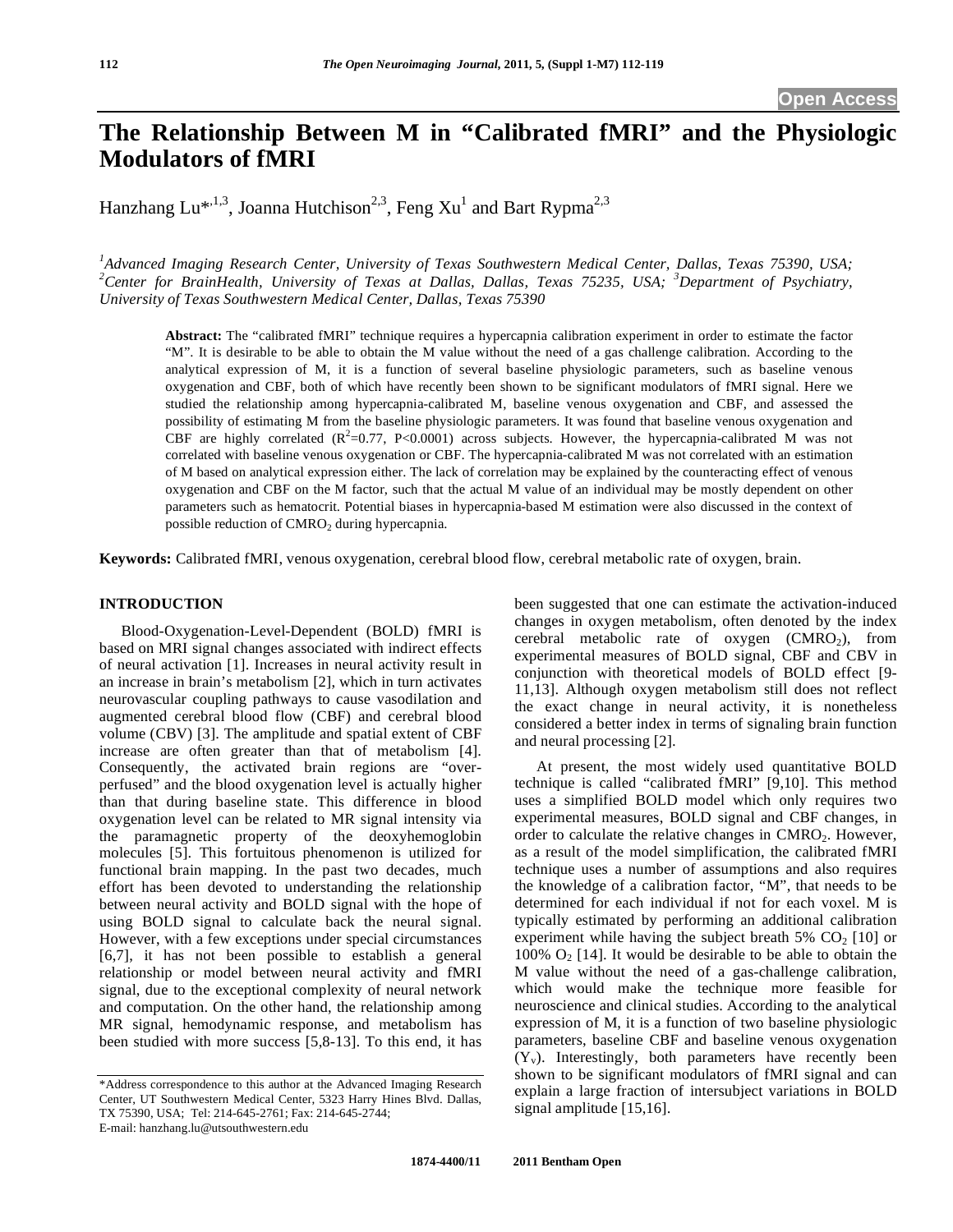Here we measured baseline CBF using phase-contrast (PC) velocity MRI [17] and baseline venous oxygenation using T2-Relaxation-Under-Spin-Tagging (TRUST) MRI [18] in seventeen healthy subjects. M values were determined using hypercapnia calibration experiments while simultaneously acquiring BOLD and Arterial-Spin-Labeling (ASL) images [10]. Possible correlation between M and the baseline measures was assessed. The relationship between M, baseline CBF and baseline  $Y_{v}$  was also investigated in the context of biophysical models.

#### **MATERIALS AND METHODS**

#### **Theory:**

 Based on the calibrated fMRI model developed by Davis *et al*. [9] and Hoge *et al*. [10], the BOLD signal can be written as:

$$
\frac{\Delta S}{S}\mid_{BOLD}=M\cdot[1-(1+\frac{\Delta CMRO2}{CMRO2_0})^{\beta}\cdot(1+\frac{\Delta CBF}{CBF_0})^{\alpha-\beta}] \hspace{1cm} (1)
$$

in which the calibration factor

$$
M = TE \cdot A \cdot CBV_0 \cdot [Hct \cdot (1 - Y_{v,0})]^{\beta}
$$
 (2)

where TE and A are constants related to magnetic field strength and imaging parameters;  $CBV_0$ ,  $CBF_0$  and  $Y_{v,0}$  are the baseline CBV, CBF and  $Y_v$ , respectively; Hct is the hematocrit;  $\alpha$  is the Grubb's coefficient between CBV and CBF [19];  $\beta$  is a coefficient related to vascular geometry [20]. From Eq. (1), it can be seen that relative changes in BOLD signal,  $CMRO<sub>2</sub>$  and CBF are closely related and experimental measurement of two of them can yield the estimation of the third parameter, provided that the M factor is known. The physiologic meaning of the M factor is well known: it is the maximum BOLD signal one can get from a voxel when (hypothetically) all deoxyhemoglobin molecules are displaced. Therefore, the M factor is related to how much deoxyhemoglobin the voxel contains at baseline. This can been from Eq. (2) which shows that the value of M is greater when the voxel contains more blood and the blood has higher hematocrit and less oxygen.

 At present, the value of the M factor is determined by a separation calibration experiment performed on the same individual with the same slice position [10,14]. Based on Eq. (1), one can readily appreciate that, if we apply a physiologic manipulation that changes BOLD and CBF but not CMRO<sub>2</sub>, the CMRO<sub>2</sub> term in Eq.  $(1)$  will vanish. Then if we measure BOLD and CBF changes during the manipulation, the M factor can be calculated. To date, virtually all calibrated fMRI studies have used this method to estimate M with the majority using hypercapnia [9,21] and a few using hyperoxia challenges [14].

 Given that the M factor is an index of the baseline physiologic state, specifically related to baseline CBV and baseline venous oxygenation, and is not intrinsically linked to any physiologic challenge, we hypothesized that, if we could use non-invasive experimental methods to measure the baseline parameters on a subject-by-subject basis, we could then estimate the M factor without the need of challenge experiment. In Eq. (2), TE and A are related to imaging parameters and are not subject dependent. Hematocrit may

vary from 0.35 to 0.50 for normal adults. However, it is not feasible to measure Hct non-invasively, thus its effect on M was not assessed.  $Y_{v,0}$  was determined using a recently developed TRUST MRI technique [18]. The measurement of  $CBV<sub>0</sub>$  requires the use of MRI contrast agent and is again invasive [22]. Thus we instead measured  $CBF_0$  using phasecontrast velocity MRI [17] and converted it to  $CBV_0$  using the Grubb's equation [19]. The relationship between the M factor and the baseline physiologic parameters then become:

$$
M = TE \cdot A \cdot CBF_0^{\alpha} \cdot [Hct \cdot (1 - Y_{\nu,0})]^{\beta}
$$
 (3)

 All parameter values discussed in this study are for the whole brain.

## **Experiments**

 The experiments were performed on a 3T MRI system (Philips Medical Systems, Best, The Netherlands). The protocol was approved by UT Southwestern Medical Center's Institutional Review Board and informed written consent was obtained from each participant. The body coil was used for RF transmission and an eight-channel sensitivity encoding (SENSE) head coil was used for receiving. Foam padding was used to stabilize the head and minimize motion. A total of eleven healthy subjects (5 men and 6 women,  $28 \pm 3$  years of age) participated in this study.

 Fig. (**1A**) shows the experiment design of the study. Global baseline venous oxygenation was measured using a TRUST MRI technique [18]. The TRUST technique uses spin labeling principle to isolate pure venous blood signal, then determines the T2 of the blood, from which the oxygenation level was estimated. Fig. (**1B**) shows the slice position of TRUST MRI. In this study, the experiments were performed at the level of sagittal sinus (SS), essentially measuring the oxygenation level of venous blood that is drained by SS. SS was chosen over the jugular vein because imaging at the SS is more robust and shorter in duration (critical for maintaining constant physiology during the measurement) [23]. Previous studies have shown that venous oxygenation is spatially homogeneous at baseline [24,25], thus  $Y_{v,0}$  measured at the SS should presumably reflect that of the whole brain. The imaging parameters for TRUST MRI were: single-shot EPI, axial plane, voxel size =  $3.44x3.44x5mm^3$ , field of view (FOV) =  $220x220x5mm^3$ , repetition time  $(TR) = 8000$ ms, echo time  $(TE) = 7$ ms, inversion time  $(TI) = 1200$ ms, tagging slab thickness = 80mm, gap between imaging slab and tagging slab  $= 20$ mm, four different T2-weightings with eTE of 0ms, 40ms, 80ms and 160ms, corresponding to 0, 4, 8 and 16 refocusing pulses in the T2-preparation ( $\tau_{\text{CPMG}}$ =10 ms). For each eTE, four pairs of tag and control images were acquired to improve

signal-to-noise ratio (SNR). The total scan time of TRUST MRI is 4 minutes and 16 seconds.

 Global baseline CBF was measured with the phasecontrast velocity technique [17]. The slice again was positioned at the level of sagittal sinus. Note that the blood flow in the sagittal sinus is about 50% of that of the whole brain. But this scaling factor can be combined with the constant A and should not affect the relationship between baseline CBF, baseline venous oxygenation and M. The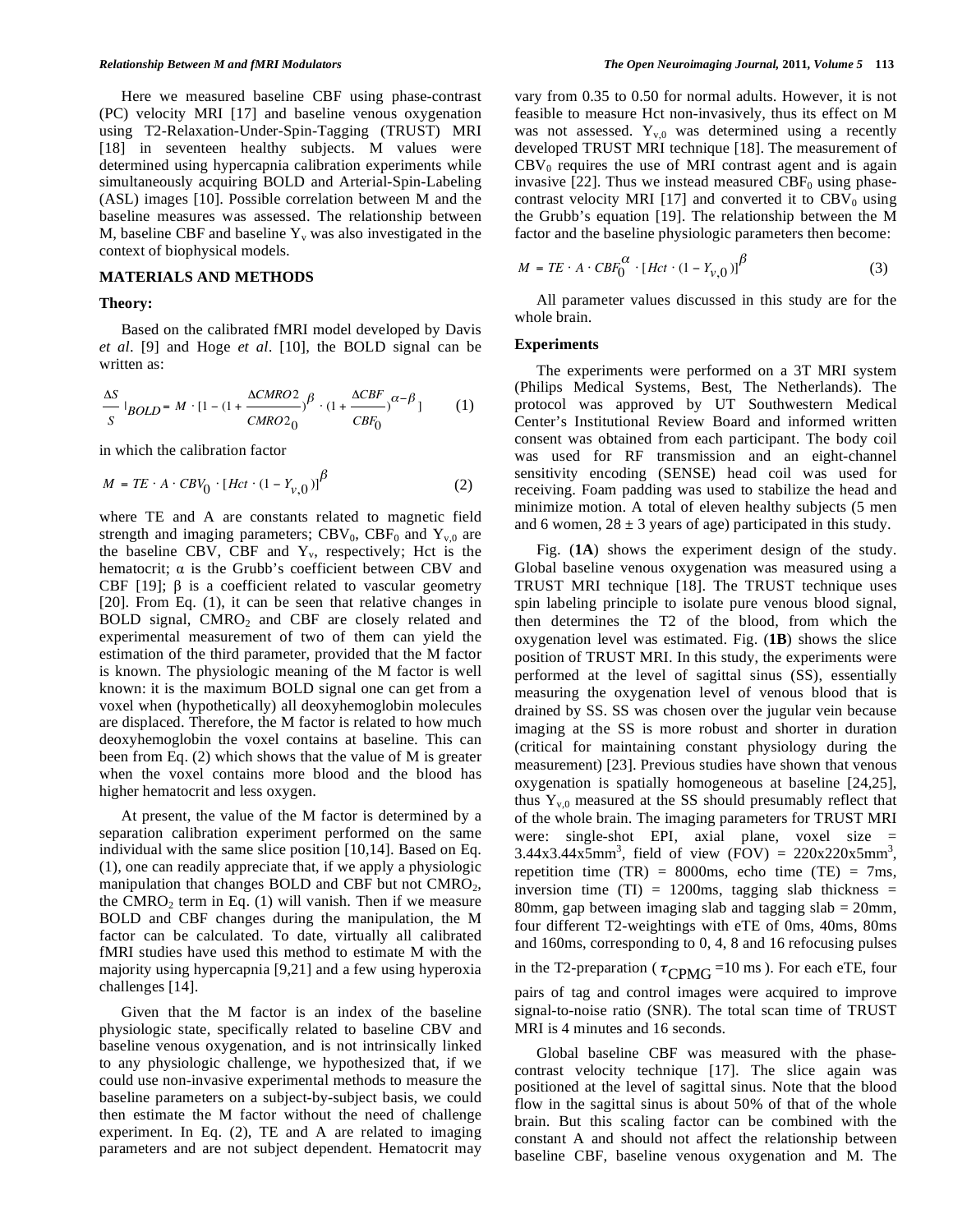

**Fig. (1).** Experimental protocol for the study. A) Experiment design. Before the subject enters the magnet, breathing apparatus (including mouth piece, nose clip, end-tidal CO2 sampling tube) was attached to the subject. Following survey and reference scans, TRUST MRI was performed to measure baseline venous oxygenation. Phase-contrast velocity MRI was used to measure CBF. Finally, pseudo-continuous ASL sequence was used with two echoes to simultaneously measure BOLD and CBF signal changes during hypercapnia challenge. During the ASL scan, the subject breathed four minutes of room-air. Then the gas valve was switched to  $CO<sub>2</sub>$  gas mixture and the scan continued for another six minutes. The first two minutes after the switching was considered transition time and the data acquired were not used in the analysis. B) Position of imaging slice and labeling slab for TRUST MRI. The labeling slab is above the imaging slice for venous blood labeling. A relatively large gap (2 cm) between the imaging slice and labeling slab was used to minimize the saturation of labeling pulse on the imaging slice. This gap is not expected to affect the venous blood signal intensity as the flow velocity in these veins is relatively high (~16 cm/s) and the blood in the gap would have flown out of the imaging slice by the time of acquisition.

following parameters were used: single slice, voxel size =  $0.45x0.45x5$  mm<sup>3</sup>, FOV = 230x230x5 mm<sup>3</sup>, maximum velocity encoding  $= 80$  cm/s. The scan duration was 30 seconds.

 For comparison, a conventional hypercapnia-calibration experiment was performed. A two-way non-rebreathing valve/mouthpiece combination (Hans Rudolph, 2600 series, Shawnee, KS) was used to deliver a  $5\%$  CO<sub>2</sub> solution (balanced with 21%  $O_2$  and 74%  $N_2$ ; contained in a Douglas bag) for hypercapnic induction. A capnograph device (Capnogard, Model 1265, Novametrix Medical Systems, CT) was used to monitor end-tidal  $CO<sub>2</sub>$ , and a pulse oximeter (MEDRAD, Pittsburgh, PA) was used to monitor breathing rate, heart rate, and arterial oxygenation saturation. Values from both devices were recorded on a Lenovo tablet PC running the Microsoft Vista operating system and using HyperTerminal (Private Edition, Version 6.3, by Hilgraeve, Monroe, MI) for data collection. For imaging acquisition, simultaneous BOLD and ASL acquisitions were used to obtain BOLD and CBF changes concomitantly. The sequence was a pseudo-CASL method [26,27] with two echo times (TE) at 11 and 30ms, respectively. The subjects breathed room air for 4 minutes and  $5\%$  CO<sub>2</sub> for 6 minutes. The other imaging parameters for PCASL were: Flip angle=90°, 16 slices, thickness 5 mm, orientation transverse, TR=4 s, 150 volumes.

#### **Data Processing and Analysis**

 The data processing procedures for TRUST MRI and phase contrast MRI were based on an algorithm described previously [18,23]. Briefly, after pair-wise subtraction between control and tag images, a preliminary region-ofinterest (ROI) was manually drawn to include the sagittal sinus. This ROI tended to have about 30-50 voxels which include the vein as well as some surrounding tissue. To further define the venous voxels, the voxels with highest blood signals (according to the difference signals) in the ROI were chosen as the final mask for spatial averaging. For the purpose of standardizing protocol, we use 4 peak voxels in this study, although we have tested the effect of voxel number and found that the results are relatively insensitive to the voxel number [18]. The venous blood signals were fitted to a mono-exponential function to obtain  $T_2$ . The  $T_2$  was in turn converted to  $Y_v$  via a calibration plot [18] obtained by *in vitro* bovine blood experiments under controlled oxygenation, temperature and hematocrit conditions [28,29].

 For phase-contrast MRI data, a preliminary ROI was drawn on the sagittal sinus based on the magnitude image [23]. A signal intensity threshold was then applied to the magnitude image to obtain the final vessel mask. The threshold was set to be 2 times the background noise. The final mask was applied to the phase image (velocity map) and the integration of the map (i.e. velocity x area) yielded cerebral blood flow in the unit of ml/min. We have tested the inter-rater variability of this processing procedure and found that the results are highly consistent across raters.

 For the hypercapnia-calibration data, the two echoes were separately saved as different files. Motion correction was performed for each file (SPM, Wellcome Department of Imaging Neuroscience, University College London, London, UK). In-house MATLAB scripts were used to conduct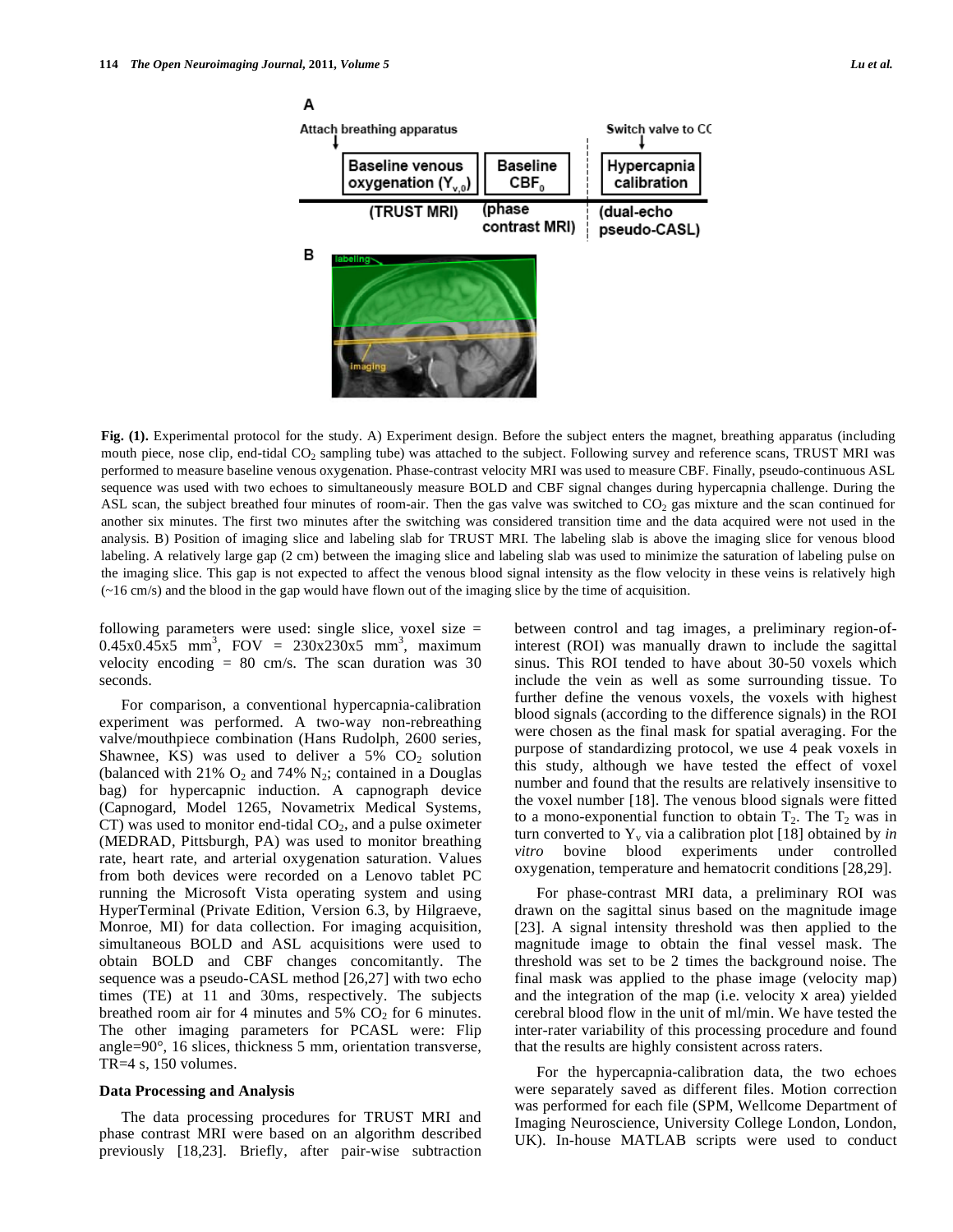

**Fig. (2).** Representative data for TRUST MRI and phase-contrast MRI. A) TRUST MRI signal, i.e. control-label, in the sagittal sinus as a function of effective TE. The symbol shows the experimental results. The solid curve shows the fitting of the data to a mono-exponential function. The time constant of the decay, i.e. T2 relaxation time of the blood, is also shown. B) Anatomical image from the phase-contrast scan. C) Posterior portion of the anatomic image highlighted by the orange box. D) Magnitude image of the phase-contrast scan showing large vessels as bright signals. The two bright regions indicate the superior sagittal sinus and the straight sinus, respectively. E) Velocity map. The flow in the veins is shown in dark color because the flow direction is downwards.

surrounding subtraction of the control and label images in the first echo and to calculate the CBF weighted images. An ROI containing the whole brain tissue was manually delineated on the BOLD images (the second echo). The ROI was applied to the CBF weighted images to obtain a time course of CBF, from which  $\triangle CBF/CBF_0$  between normocapnia (volumes 1 to 60) and hypercapnia (volumes 91 to 150) were quantified. Volumes 61-90 (2 minutes immediately following the gas switch) were considered transition time between the two states and were not included in the analysis. Similar methods were used to obtain the BOLD signal change,  $\Delta S/S_{BOLD}$ . The M factor was then calculated using the relationship described in the Theory section. We assumed alpha to equal 0.38 (based on Grubb *et al*., 1974) and beta to equal 1.33 (based on reports in Lu and van Zijl, 2005 that at 3T the relative contribution of extravascular and intravascular BOLD effect is 2/3 and 1/3, respectively [30]).

 Pearson correlation was calculated for each pair of the three parameters, baseline  $Y_v$ , baseline CBF, and M. Using Eq. (2), baseline  $Y_v$  and baseline CBF were also combined to provide a relative estimate of M and its correlation with the hypercapnia-calibrated M was assessed. We further conducted model fitting with baseline  $Y_{v}$ , baseline CBF, and M as known variables and A,  $\alpha$  and  $\beta$  as fitting parameters. Using this set of fitted parameters, the values of M were

calculated again and its correlation with hypercapnia calibrated M was studied.

#### **RESULTS**

 Fig. (**2A**) shows a representative plot of venous signal (control-label in the sagittal sinus) as a function of effective TE from the TRUST data. It can be seen that the MR signal decays with TE and yields a good fitting to a monoexponential model. For the entire group of subjects, the venous blood T2 (at  $\tau_{\text{CPMG}} = 10 \text{ ms}$ ) was found to be 57.7±16.0 ms (N=11, mean±STD). Using an *in vitro* calibration plot, these values were converted to baseline venous oxygenation values of 61.6±9.4%. Figs. (**2B-E**) show representative images from phase-contrast velocity MRI. The outflow of blood in the venous vessels can be clearly seen in the velocity map (Fig. **2E**). Baseline CBF in the sagittal sinus was found to be 317.1±85.8 ml/min. Fig. (**3**) shows a scatter plot between baseline venous oxygenation and baseline CBF across subjects. It can be seen that there is a significant correlation (P=0.0002) between these two physiologic parameters. Individuals with higher blood flow tend to have higher oxygenation in the venous vessels. Thus the baseline physiologic parameters in Eq. (3) are themselves inter-dependent.

 The hypercapnia challenge increased the CBF and BOLD signals by  $60.7 \pm 27.5\%$  and  $2.52 \pm 1.06\%$ , respectively. Using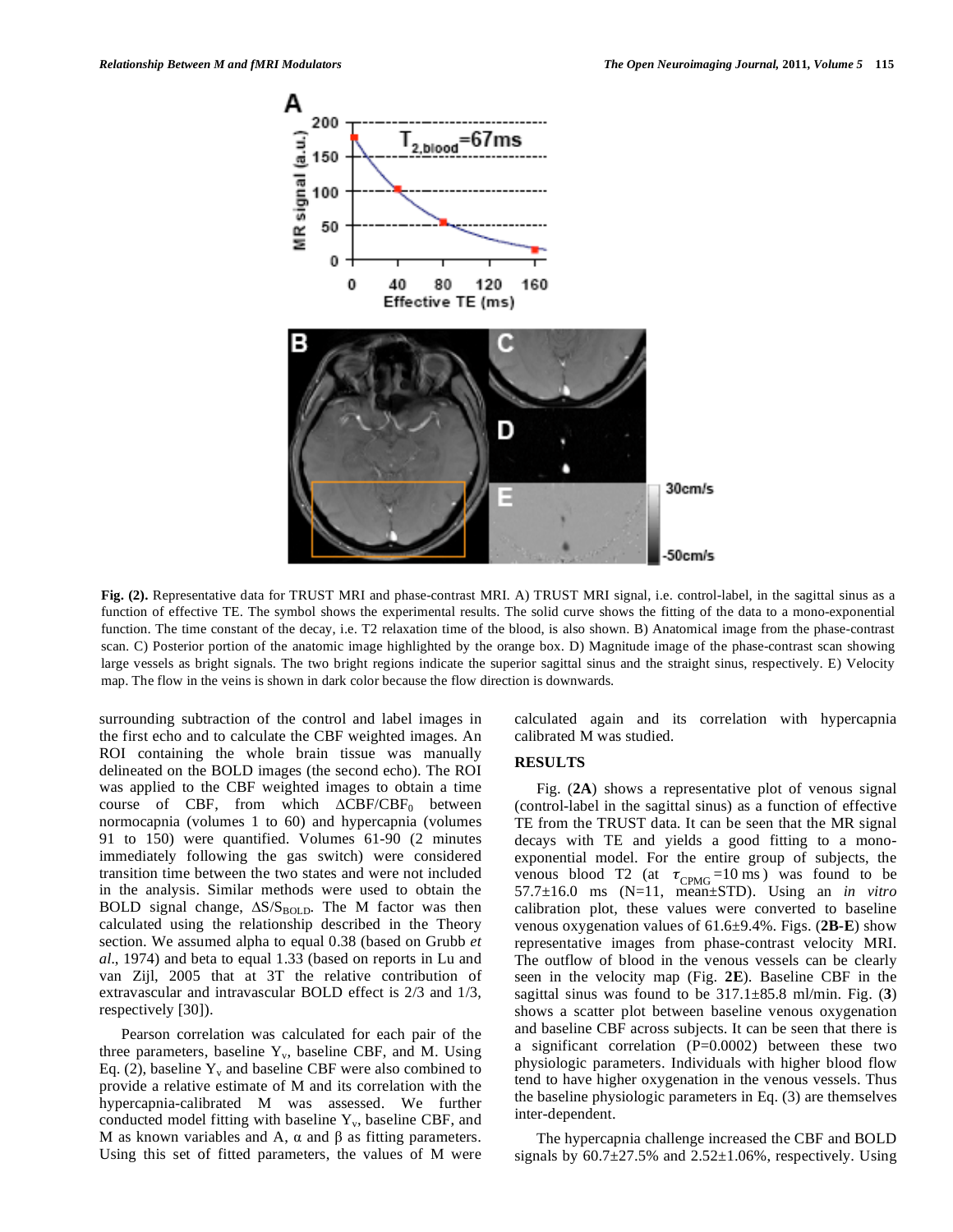

**Fig. (3).** Scatter plot between baseline venous oxygenation and baseline CBF across subjects (N=11). Each symbol represents data from one subject.

Eq. (1), the M factor was found to be  $0.074 \pm 0.019$  (unitless), in good agreement with literature values at this field strength [21,31]. A spatial map of hypercapnia-based M is shown in Fig. (**4**). No previous studies have shown a map of the M factor. Note that the image appears blurred because the CBF/BOLD data were spatially smoothed (FWHM=12 mm) in order to improve SNR for reliable calculation. Even with smoothing, a few isolated spots (arrows in Fig. **4**) still showed unusually bright or dark intensities due to erroneous BOLD or CBF signals in the presence of noise. Nonetheless, the majority of the voxels has reasonable M values and there is a clear contrast between gray and white matter, with gray matter manifesting a greater M value due to the presence of more vasculature.

 Next, we studied the relationship between M and baseline venous oxygenation/baseline CBF. We found that the M factor is not correlated with either baseline venous oxygenation or baseline CBF (Fig. **5A** and **B**). Furthermore, when using Eq. (3) to estimate the M values from baseline venous oxygenation and CBF (assuming  $\alpha=0.38$ ,  $\beta=1.33$ , Hct=0.4,  $TE \cdot A = 0.1$ ), the estimated M and hypercapniabased M were not correlated either (Fig. **5C**). We then hypothesized that the lack of correlation between the hypercapnia-calibrated M and the baseline-parameterestimated M may be attributed to incorrectly assumed values in  $\alpha$ ,  $\beta$  and A. Thus we conducted model fitting (Eq. (3)) with baseline venous oxygenation and CBF as independent variables and hypercapnia-calibrated M as dependent variable. The fitted  $\alpha$ ,  $\beta$  and A values were then used to calculate the estimated M. These M values were again not correlated with the hypercapnia-based M.

#### **DISCUSSION**

 In calibrated fMRI, the M factor is typically determined using hypercapnia challenge experiments [9,10,13,21,32,33]. On the other hand, the analytical expression of M suggests that it is related to baseline physiologic parameters of the individual. In the present study, we used non-invasive MRI methods to determine baseline venous oxygenation and baseline CBF, and aimed to estimate the M factor from these two measures. However, despite strong correlation among baseline venous oxygenation and CBF themselves, no apparent relationship was identified between them and the hypercapnia-calibrated M values. This was the case for the analysis of separate CBF or venous oxygenation or their combination according to the analytical expression.

 The exact reason for a lack of correlation between hypercapnia-based M and baseline parameters is not clear. The theoretical framework described in Eqs. (1-2) is based on well-established biophysical and physiologic principles of MR signal mechanism [20]. Thus the definition and analytical expression of the M factor is thought to be valid. However, both experimental methods used to determine M may contain potential sources of error. The  $CBF/Y_v$ -based method have primarily focused on the influence of these two variables on M, but did not account for intersubject variations in other factors listed in Eq. (3), such as  $\alpha$ ,  $\beta$ , and



**Fig. (4).** A representative map of the M factor. Eight slices are show. The data of BOLD and CBF were first smoothed before being used to calculate the M factor on a voxel-by-voxel basis. Arrows indicate regions where the estimated M values were clearly out of the reasonable range. This may be because of errors in the CBF and BOLD signals (e.g. decreased CBF and increased BOLD signal) which resulted in poor model fitting.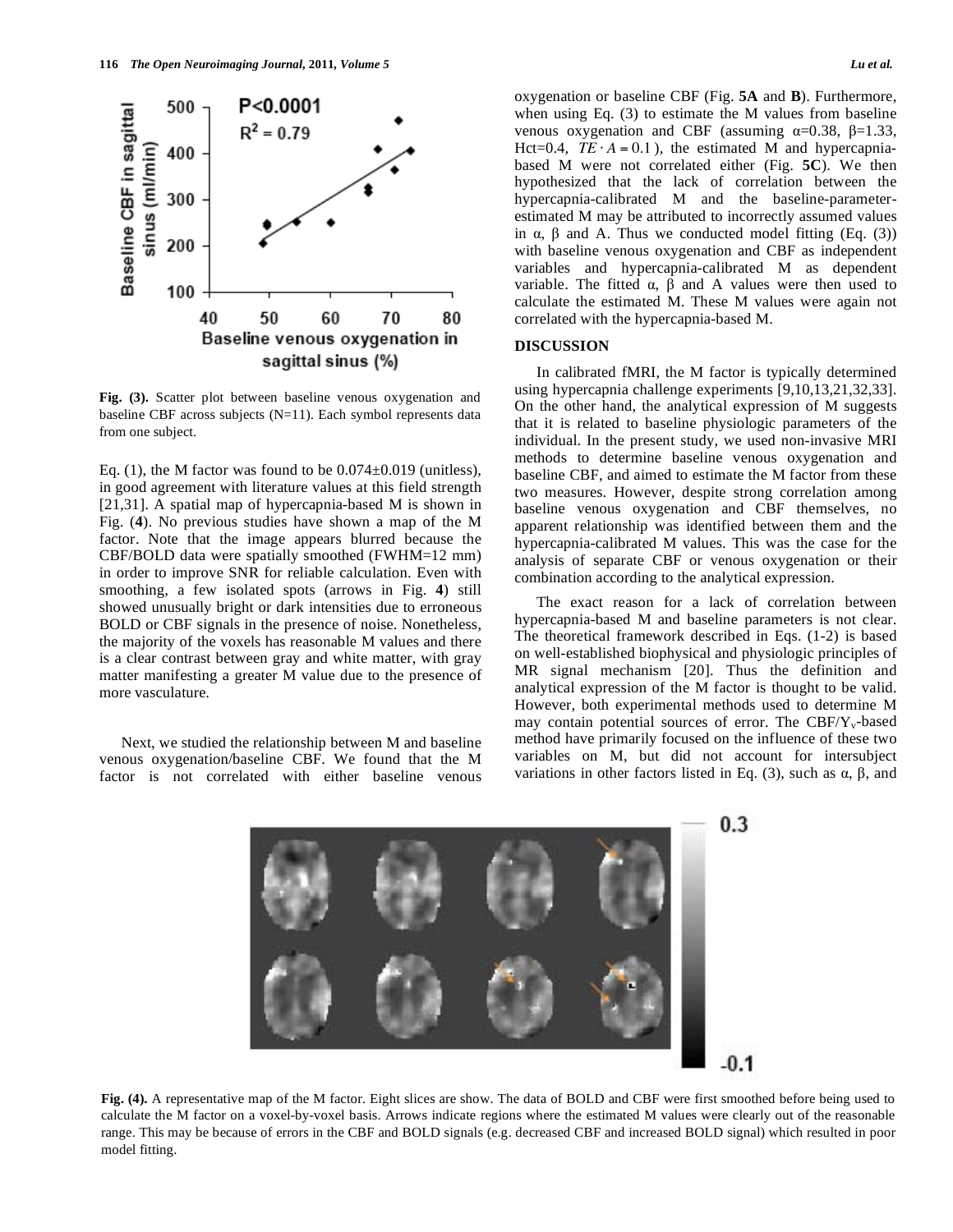

**Fig. (5).** Scatter plots between variables in the model for the M factor. A) Scatter plot between hypercapnia-based M and baseline venous oxygenation. B) Scatter plot between hypercapnia-based M and baseline CBF. C) Scatter plot between hypercapnia-based M and baselineparameter-estimated M. It was found that the hypercapnia-based M was not correlated with any of the variables associated with baseline physiology.

Hct. Therefore, the estimated M may be inaccurate due to one or several of the following reasons: 1) the effect of hematocrit was not accounted for and may be a significant factor in determining M; 2) the coefficient  $\beta$  is associated with vascular geometry and the relative contributions of intra- and extra-vascular contributions to BOLD effect, and could be region and subject specific; 3) we measured CBF instead of CBV (due to the need of contrast agent injection) and used Grubb's equation to estimate CBV, but the relationship between CBF and CBV may be slightly different across subjects depending on perfusion pressure; 4) Total CBV was used in Eq. (2) but actually the more relevant blood compartment is venous CBV [8,11].

 Similarly, the hypercapnia-based estimation method may have its own potential weaknesses. Hypercapnia-based calculation of M is based on the assumption that CMRO2 is not affected by  $CO<sub>2</sub>$  inhalation. However, this assumption has recently been brought into question. In a study of macaque monkeys under anesthesia, Zappe and colleagues reported that hypercapnia induced a 15% reduction in resting state multi-unit neural activity in the primary visual cortex [34]. While the authors did not measure CMRO<sub>2</sub>, it is possible that  $CMRO<sub>2</sub>$  would also be altered under such circumstances. Several other reports done on brain slices provided further evidence at the cellular level that higher  $CO<sub>2</sub>$  partial pressure can have a profound effect on neural tissue including reducing pH, elevating adenosine concentration, and suppressing synaptic potentials [35,36]. In a recently study conducted by our laboratory, we assessed potential effect of  $CO<sub>2</sub>$  inhalation on  $CMRO<sub>2</sub>$ , resting state brain connectivity and electroencephalogram (EEG) in awake human subjects [37]. It was found that inhalation of 5%  $CO<sub>2</sub>$  caused a reduction of CMRO<sub>2</sub> by 13%. The resting state BOLD signal that is thought to reflect spontaneous neural activiatity also reduced by 20% after accounting for vascular differences between normo- and hypercapnia states. The EEG study showed that the signal power was significantly increased in the delta band, accompanied by a significant decrease in the alpha band. Therefore, the relative EEG power was shifted toward the lower frequency range, a typical pattern of reduced brain arousal state [38]. These evidences suggest that the M values as determined by hypercapnia calibration may contain bias compared to the true values. Interestingly, the consideration of possible CMRO2 reduction during hypercapnia may resolve the discrepancy between PET and MRI data in terms of the ratio of CBF and  $CMRO<sub>2</sub>$  changes during brain activation [10,39,40].

 The lack of relationship between M and baseline venous oxygenation and CBF can also be discussed in terms of the modulator on the BOLD signal. From Eq. (1), it is clear that M is the modulator of BOLD signal and the greater the M is, the greater the BOLD signal is. Previous studies from our laboratory have suggested that baseline venous oxygenation is also a significant modulator of BOLD signal, and individuals with smaller venous oxygenation tend to have a greater BOLD signal [15]. This relationship is in line with the M factor effect because smaller venous oxygenation will result in a greater  $1-Y_{v,0}$  term in Eq. (3), and a greater M. Baseline CBF has also been shown to be a modulator of BOLD signal, and individuals with smaller CBF tend to have a greater BOLD signal [16]. However, this effect is actually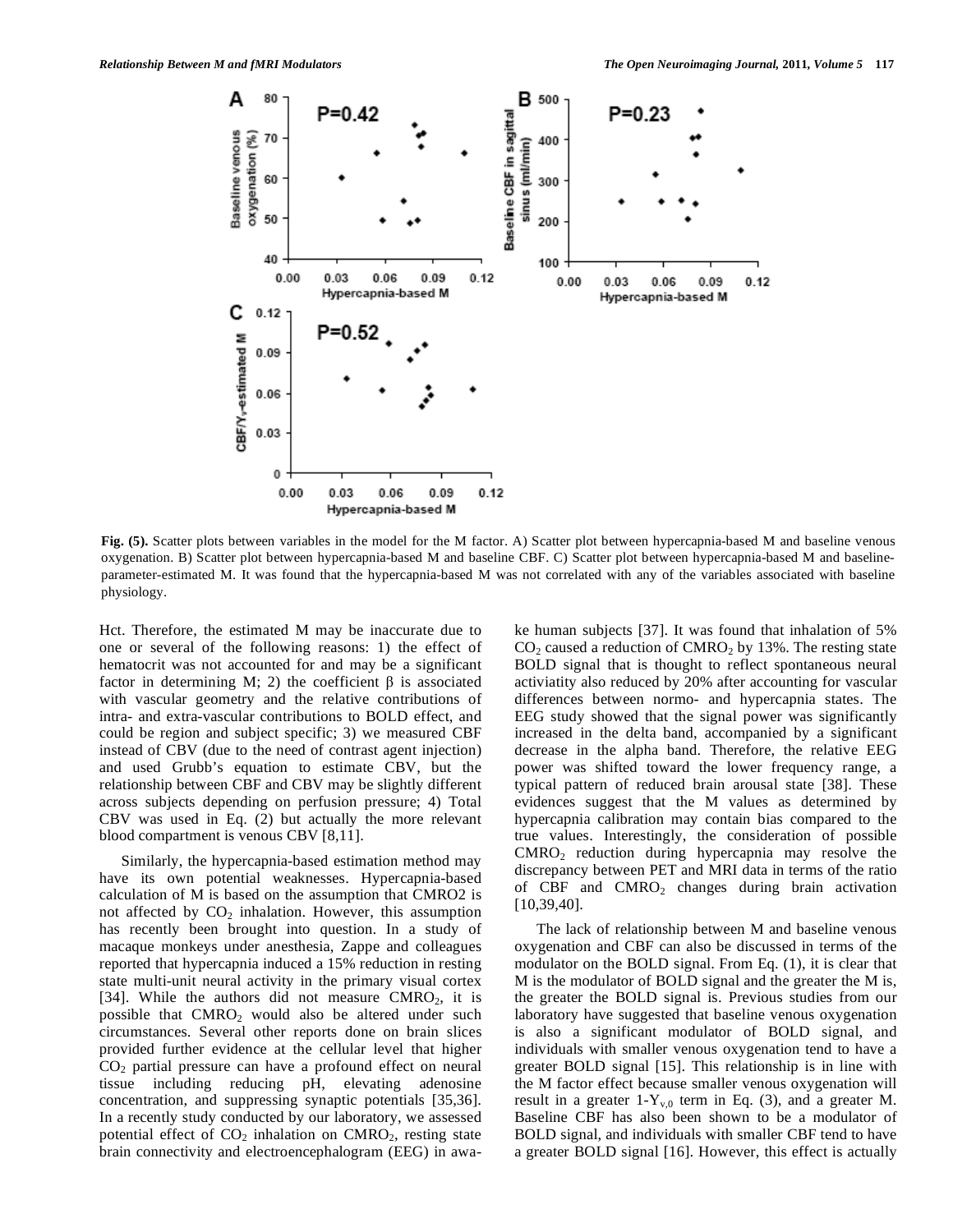opposite to the M factor effect. That is, a smaller CBF would result in a smaller M factor according to Eq. (3) and should result in a smaller BOLD signal. Therefore, it seems that CBF may counteract the main effect of M. Taking into consideration the finding that baseline venous oxygenation and CBF are positively correlated (Fig. **3**), we speculate that the influence of venous oxygenation and CBF to the M factor may cancel out (that is, the  $Y_{v,0}$  term and CBF term in Eq. (3) tends to offset each other), and the actual M value of an individual may be mostly dependent on other parameters such as hematocrit. It is possible that the modulation effect of baseline CBF on the BOLD signal is exerted through terms in the bracket in Eq. (1) and the venous oxygenation effect on BOLD is in turn through its correlation with CBF.

#### **CONCLUSIONS**

 Hypercapnia-calibrated M factor is not correlated with baseline venous oxygenation or baseline CBF across subjects despite their links according to the analytical expression. The observation of a strong correlation between venous oxygenation and CBF may explain the above finding because the influence of venous oxygenation and CBF may have largely cancelled out. Another possible reason is related to the potential errors in the hypercapnia-based M estimation as  $CMRO<sub>2</sub>$  may reduce during  $CO<sub>2</sub>$  inhalation. Further study is needed to elucidate the true values of M and the best method to accurately estimate it.

#### **ACKNOWLEDGEMENT**

 Grant sponsors: NIH R01 MH084021, NIH R01 NS067015, NIH R01 AG029523, NIH R01 AG033106

#### **REFERENCES**

- [1] Ogawa S, Tank DW, Menon R*, et al.* Intrinsic signal changes accompanying sensory stimulation: functional brain mapping with magnetic resonance imaging. Proc Natl Acad Sci USA 1992; 89: 5951-5.
- [2] Attwell D, Laughlin SB. An energy budget for signaling in the grey matter of the brain. J Cereb Blood Flow Metab 2001; 21: 1133-45.
- [3] Roy CS, Sherrington CS. On the Regulation of the Blood-supply of the Brain. J Physiol 1890; 11: 85.
- [4] Vanzetta I, Grinvald A. Increased cortical oxidative metabolism due to sensory stimulation: implications for functional brain imaging. Science 1999; 286: 1555-8.
- [5] van Zijl PC, Eleff SM, Ulatowski JA*, et al.* Quantitative assessment of blood flow, blood volume and blood oxygenation effects in functional magnetic resonance imaging. Nat Med 1998; 4: 159-67.
- [6] Logothetis NK, Pauls J, Augath M, Trinath T, Oeltermann A. Neurophysiological investigation of the basis of the fMRI signal. Nature 2001; 412: 150-7.
- [7] Rees G, Friston K, Koch C. A direct quantitative relationship between the functional properties of human and macaque V5. Nat Neurosci 2000; 3: 716-23.
- [8] Buxton RB, Frank LR, Wong EC*, et al.* A general kinetic model for quantitative perfusion imaging with arterial spin labeling. Magn Reson Med 1998; 40: 383-96.
- [9] Davis TL, Kwong KK, Weisskoff RM, Rosen BR. Calibrated functional MRI: mapping the dynamics of oxidative metabolism. Proc Natl Acad Sci USA 1998; 95: 1834-9.
- [10] Hoge RD, Atkinson J, Gill B*, et al.* Investigation of BOLD signal dependence on cerebral blood flow and oxygen consumption: the deoxyhemoglobin dilution model. Magn Reson Med 1999; 42: 849- 63.
- [11] Lu H, Golay X, Pekar JJ, Van Zijl PC. Sustained poststimulus elevation in cerebral oxygen utilization after vascular recovery. J Cereb Blood Flow Metab 2004; 24: 764-70.
- [12] Kim SG, Ugurbil K. Comparison of blood oxygenation and cerebral blood flow effects in fMRI: estimation of relative oxygen consumption change. Magn Reson Med 1997; 38: 59-65.
- [13] Sicard KM, Duong TQ. Effects of hypoxia, hyperoxia, and hypercapnia on baseline and stimulus-evoked BOLD, CBF, and  $CMRO<sub>2</sub>$  in spontaneously breathing animals. Neuroimage  $2005$ ;  $25$ : 850-8.
- [14] Chiarelli PA, Bulte DP, Wise R, Gallichan D, Jezzard P. A calibration method for quantitative BOLD fMRI based on hyperoxia. Neuroimage 2007; 37: 808-20.
- [15] Lu H, Zhao C, Ge Y, Lewis-Amezcua K. Baseline blood oxygenation modulates response amplitude: Physiologic basis for intersubject variations in functional MRI signals. Magn Reson Med 2008; 60: 364-72.
- [16] Liau J, Liu TT. Inter-subject variability in hypercapnic normalization of the BOLD fMRI response. Neuroimage 2009; 45: 420-30.
- [17] de Boorder MJ, Hendrikse J, van der Grond J. Phase-contrast magnetic resonance imaging measurements of cerebral autoregulation with a breath-hold challenge: a feasibility study. Stroke 2004; 35: 1350-4.
- [18] Lu H, Ge Y. Quantitative evaluation of oxygenation in venous vessels using T2-Relaxation-Under-Spin-Tagging MRI. Magn Reson Med 2008; 60: 357-63.
- [19] Grubb RL Jr, Raichle ME, Eichling JO, Ter-Pogossian MM. The effects of changes in  $PaCO<sub>2</sub>$  on cerebral blood volume, blood flow, and vascular mean transit time. Stroke 1974; 5: 630-9.
- [20] Boxerman JL, Hamberg LM, Rosen BR, Weisskoff RM. MR contrast due to intravascular magnetic susceptibility perturbations. Magn Reson Med 1995; 34: 555-566.
- [21] Leontiev O, Buxton RB. Reproducibility of BOLD, perfusion, and CMRO2 measurements with calibrated-BOLD fMRI. Neuroimage 2007; 35: 175-84.
- [22] Lu H, Law M, Johnson G*, et al.* Novel approach to the measurement of absolute cerebral blood volume using vascularspace-occupancy magnetic resonance imaging. Magn Reson Med 2005; 54: 1403-11.
- [23] Xu F, Ge Y, Lu H. Non-invasive Quantification of Whole-brain Cerebral Metabolic Rate of Oxygen by MRI. Magn Reson Med 2009; 62: 141-8.
- [24] An H, Lin W, Celik A, Lee YZ. Quantitative measurements of cerebral metabolic rate of oxygen utilization using MRI: a volunteer study. NMR Biomed 2001; 14: 441-447.
- [25] He X, Yablonskiy DA. Quantitative BOLD: mapping of human cerebral deoxygenated blood volume and oxygen extraction fraction: default state. Magn Reson Med 2007; 57: 115-26.
- [26] Wu WC, Fernandez-Seara M, Detre JA, Wehrli FW, Wang J. A theoretical and experimental investigation of the tagging efficiency of pseudocontinuous arterial spin labeling. Magn Reson Med 2007; 58: 1020-7.
- [27] Dai W, Garcia D, de Bazelaire C, Alsop DC. Continuous flowdriven inversion for arterial spin labeling using pulsed radio frequency and gradient fields. Magn Reson Med 2008; 60: 1488- 97.
- [28] Lu H, Clingman C, Golay X, van Zijl PC. Determining the longitudinal relaxation time (T1) of blood at 3.0 Tesla. Magn Reson Med 2004; 52: 679-82.
- [29] Zhao JM, Clingman CS, Narvainen MJ, Kauppinen RA, van Zijl PC. Oxygenation and hematocrit dependence of transverse relaxation rates of blood at 3T. Magn Reson Med 2007; 58: 592-7.
- [30] Lu H, van Zijl PC. Experimental measurement of extravascular parenchymal BOLD effects and tissue oxygen extraction fractions using multi-echo VASO fMRI at 1.5 and 3.0 T. Magn Reson Med 2005; 53: 808-16.
- [31] Ances BM, Liang CL, Leontiev O*, et al.* Effects of aging on cerebral blood flow, oxygen metabolism, and blood oxygenation level dependent responses to visual stimulation. Hum Brain Mapp 2008.
- [32] Uludag K, Dubowitz DJ, Yoder EJ*, et al.* Coupling of cerebral blood flow and oxygen consumption during physiological activation and deactivation measured with fMRI. Neuroimage 2004; 23: 148-55.
- [33] Chiarelli PA, Bulte DP, Piechnik S, Jezzard P. Sources of systematic bias in hypercapnia-calibrated functional MRI estimation of oxygen metabolism. Neuroimage 2007; 34: 35-43.
- [34] Zappe AC, Uludag K, Oeltermann A, Ugurbil K, Logothetis NK. The influence of moderate hypercapnia on neural activity in the anesthetized nonhuman primate. Cereb Cortex 2008; 18: 2666-73.